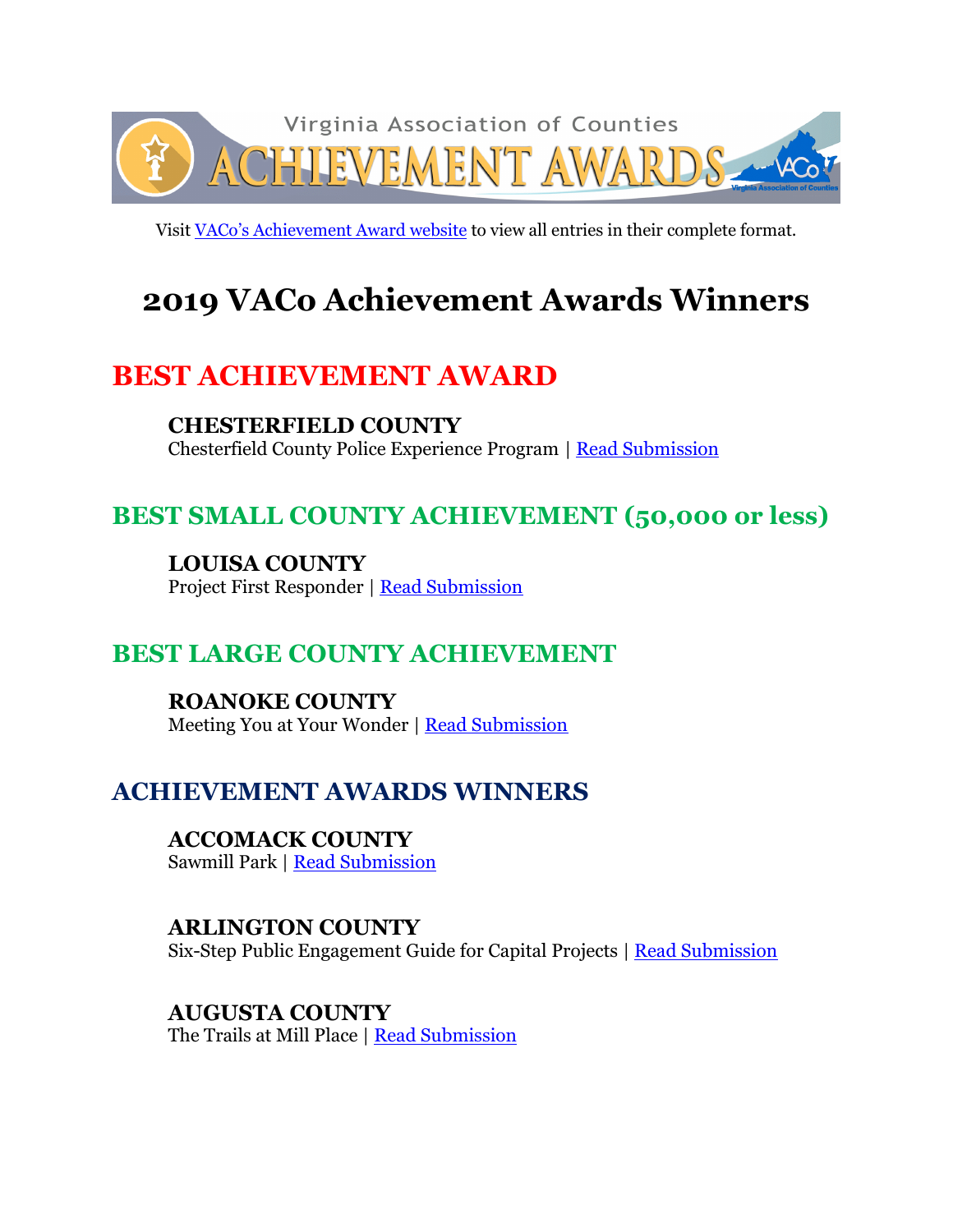#### **BOTETOURT COUNTY**

Eagle Rock Seed Library | [Read Submission](https://www.vaco.org/wp-content/uploads/2019/06/BotetourtEagleRockSeedLibrary.pdf)

#### **CAROLINE COUNTY**

Fire and EMS Mobile Training Lab | [Read Submission](https://www.vaco.org/wp-content/uploads/2019/06/CarolineFireEMSMobileTrainingLab.pdf)

#### **CHESTERFIELD COUNTY**

Chesterfield County's Detention Review Team Takes Holistic View of Detained Juveniles to Maximize Services and Shorten Lengths of Stay | [Read Submission](https://www.vaco.org/wp-content/uploads/2019/06/ChesterfieldDetentionReviewTeam.pdf)

**CULPEPER COUNTY** "I Voted" Sticker Contest | [Read Submission](https://www.vaco.org/wp-content/uploads/2019/06/CulpeperIVotedStickerContest.pdf)

**DINWIDDIE COUNTY** Government Day | [Read Submission](https://www.vaco.org/wp-content/uploads/2019/06/DinwiddieGovernmentDay.pdf)

### **FAIRFAX COUNTY**

Stream Critter Cube Lab | [Read Submission](https://www.vaco.org/wp-content/uploads/2019/06/FairfaxStreamCritterCubeLab.pdf)

#### **HENRICO COUNTY**

Caregiver Kits | [Read Submission](https://www.vaco.org/wp-content/uploads/2019/06/HenricoCaregiverKits.pdf)

#### **HENRICO COUNTY**

Life Enrichment for those Aging with Developmental Disabilities | Read [Submission](https://www.vaco.org/wp-content/uploads/2019/06/HenricoLifeEnrichmentAging.pdf)

**HENRICO COUNTY**

Making Peer Socialization a SNAP | [Read Submission](https://www.vaco.org/wp-content/uploads/2019/06/HenricoMakingPeerSocializationSNAP.pdf)

#### **HENRICO COUNTY**

Setting the Bar High: CTE Letter-of-Intent Signing Day | [Read Submission](https://www.vaco.org/wp-content/uploads/2019/06/HenricoSettingBarHigh.pdf)

#### **JAMES CITY COUNTY**

Keep James City County Beautiful – A Framework for Public Participation: Wildflower Beautification Project | [Read Submission](https://www.vaco.org/wp-content/uploads/2019/06/JamesCityWildflowerBeautificationProject.pdf)